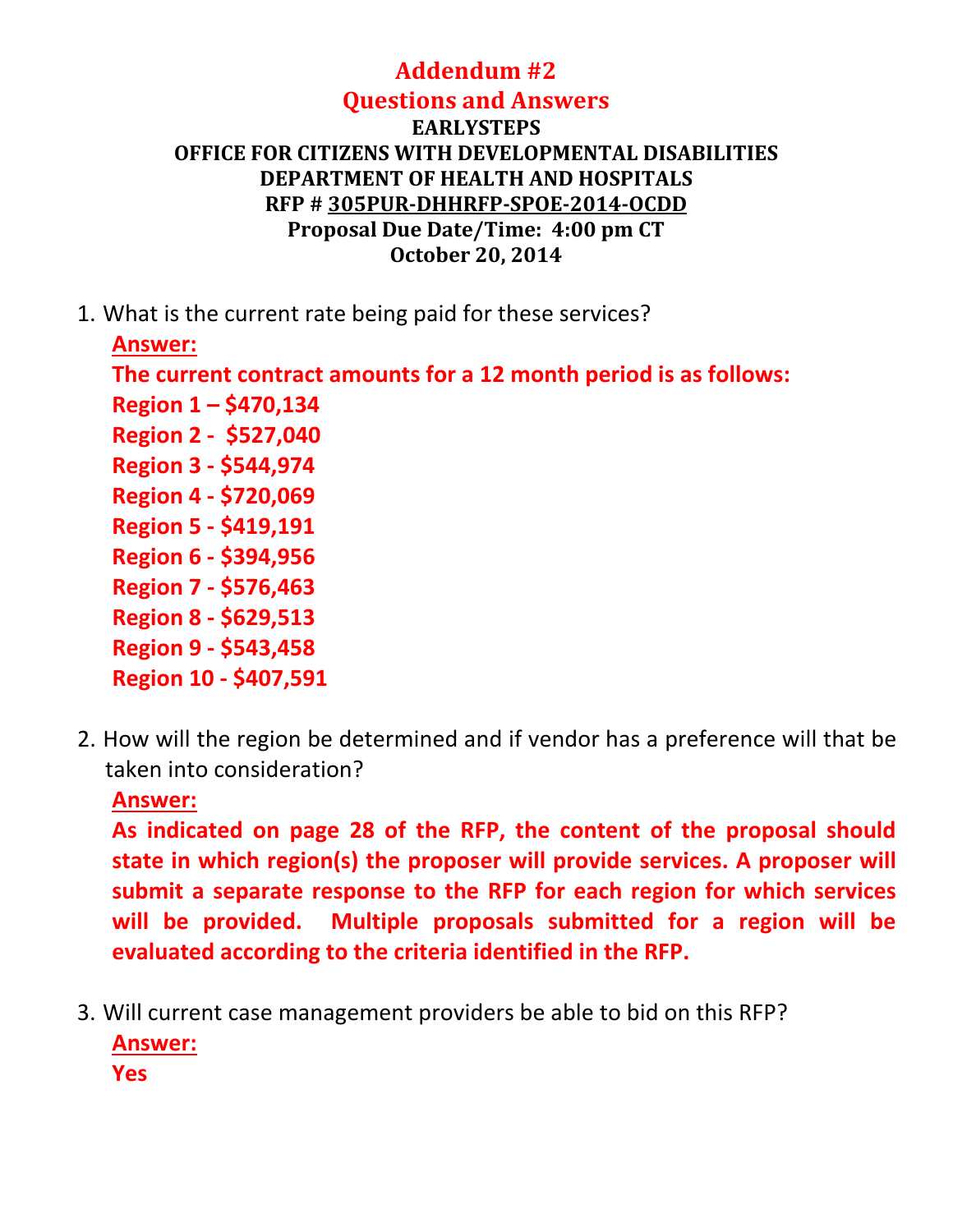4. Can one vendor be selected for more than one region?

```
Answer:
```
**Yes. As indicated on page 6 of the RFP, DHH is inviting qualified proposers to submit proposals for services in one or more of the ten DHH/OCDD regions.** 

5. Will the regional offices be responsible for verifying Medicaid eligibility? **Answer:**

**Yes, the SPOE regional offices are responsible for verifying Medicaid eligibility for children in EarlySteps as indicated in Section III. Scope of Work. B. Deliverables outcome 1.6.**

6. On page 9 of the RFP reference is made to Performance Indicators, "percentages", can you please clarify what the percentages are? **Answer: Contractors shall utilize a continuous quality assurance process as part of its operations and evaluate successful performance with the SPOE monthly report and against other performance data. Generally 95% performance of each indicator is acceptable with the exception of the OSEP compliance indicators which require 100% performance. These can be found in the Annual Performance Report posted on the EarlySteps website at [http://www.earlysteps.dhh.louisiana.gov](http://www.earlysteps.dhh.louisiana.gov/) .**

7. RFP Page 9 - In the Performance Indicators for Outcome 1 of the Deliverables it states, "parent CQI survey results shall be conducted by the contractor and consistent with targets set for the Louisiana Annual Performance Report (APR) for Indicator 4 for appropriate SPOE region." Does this mean the SPOE will actually be responsible for sending out the survey?

## **Answer:**

**As part of the Quality Assurance process that an agency is required to have, family surveys are one means that an agency can utilize to self-assess performance. The family surveys that EarlySteps uses to report for Indicator 4 on the APR, will not be conducted by the SPOE contractor.**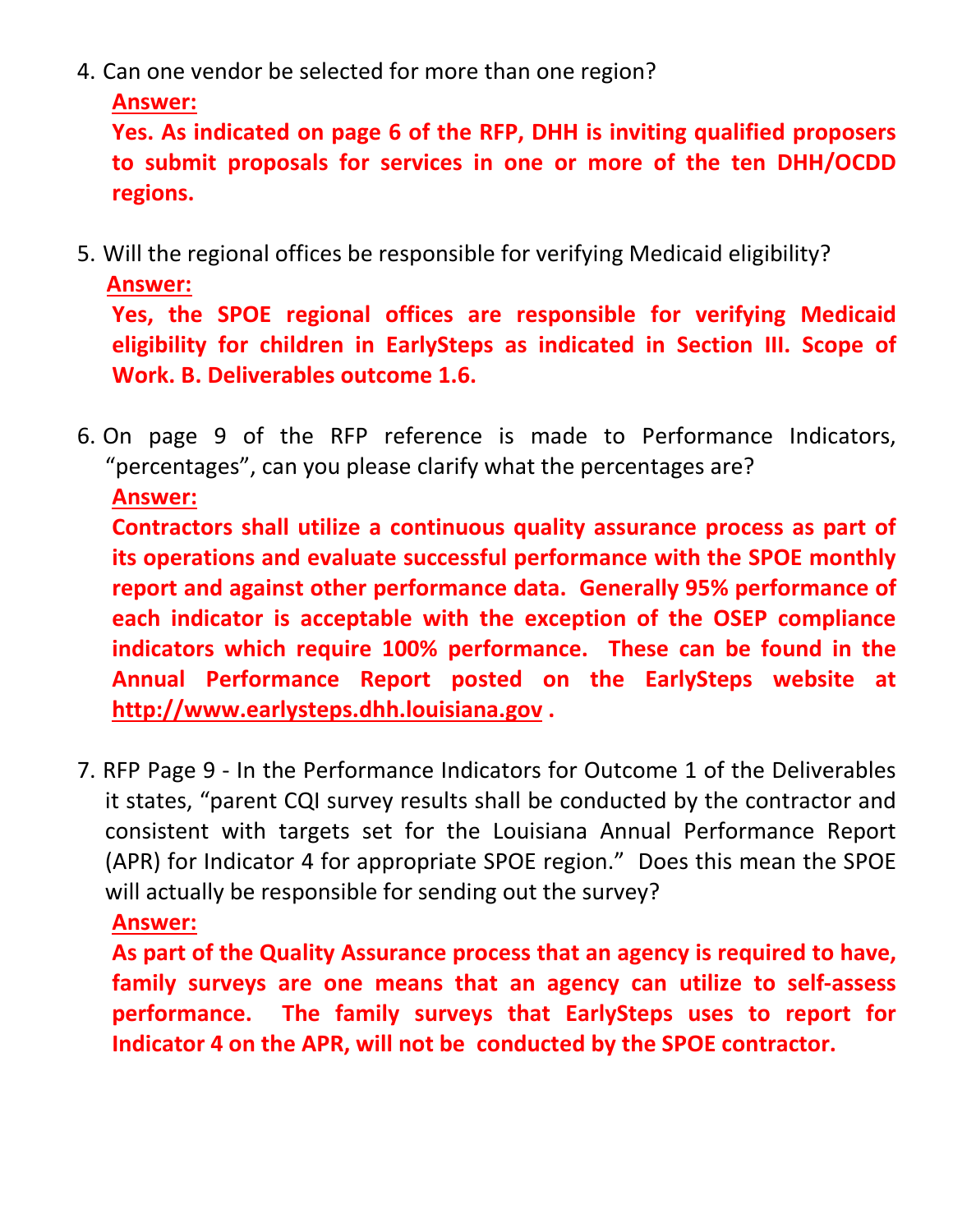8. RFP - Page 10 - In the Performance Indicators for Outcome 2 it states, "Identification of children shall be referred to EPSDT by the Bureau of Health Services Financing Contractor." What does the SPOE do to meet this Indicator?

**Answer:**

**The SPOE contractor would document referrals for Medicaid-eligible children who do not meet EarlySteps eligibility to EPSDT services if needed.**

9. RFP – Page 12 – Outcome 4.2 states that "subsequent service authorizations shall be received from and processed for the FSC and service providers within three (3) days following an IFSP review/revision". NOTE: This is dependent on timely receipt from the FSC. Can the language of deliverable 4.2 be amended to state that the SPOE will process with three (3) days of receipt? **Answer:**

**The outcome will remain as written in the RFP.**

10. RFP - Page 13: (Service Providers shall be able to provide timely services following access to service authorizations). Are we (SPOE) responsible for this now? It was the FSC's responsibility. We know we (SPOE) are responsible for putting the authorization in timely.

**Answer:**

**In the event that an intake coordinator acts in the role of an ongoing FSC, it would be the intake coordinator's responsibility to meet this requirement. This is currently a requirement in this specific situation as stated on page 13, item #2 at the top of the page.**

11. RFP – Page 22 & 23 – We see that any vendor we subcontract with relative to the Hudson/Veterans initiatives will be responsible for maintaining the same insurance coverage limits as the primary contractor. In reviewing the list of certified vendors, we would like to point out that these are small businesses who would not need and would likely not have \$1,000,000 in general liability coverage, and therefore might be deemed ineligible to participate. Is the amount of general liability insurance required of the subcontractor something that can be reconsidered in the terms of the RFP?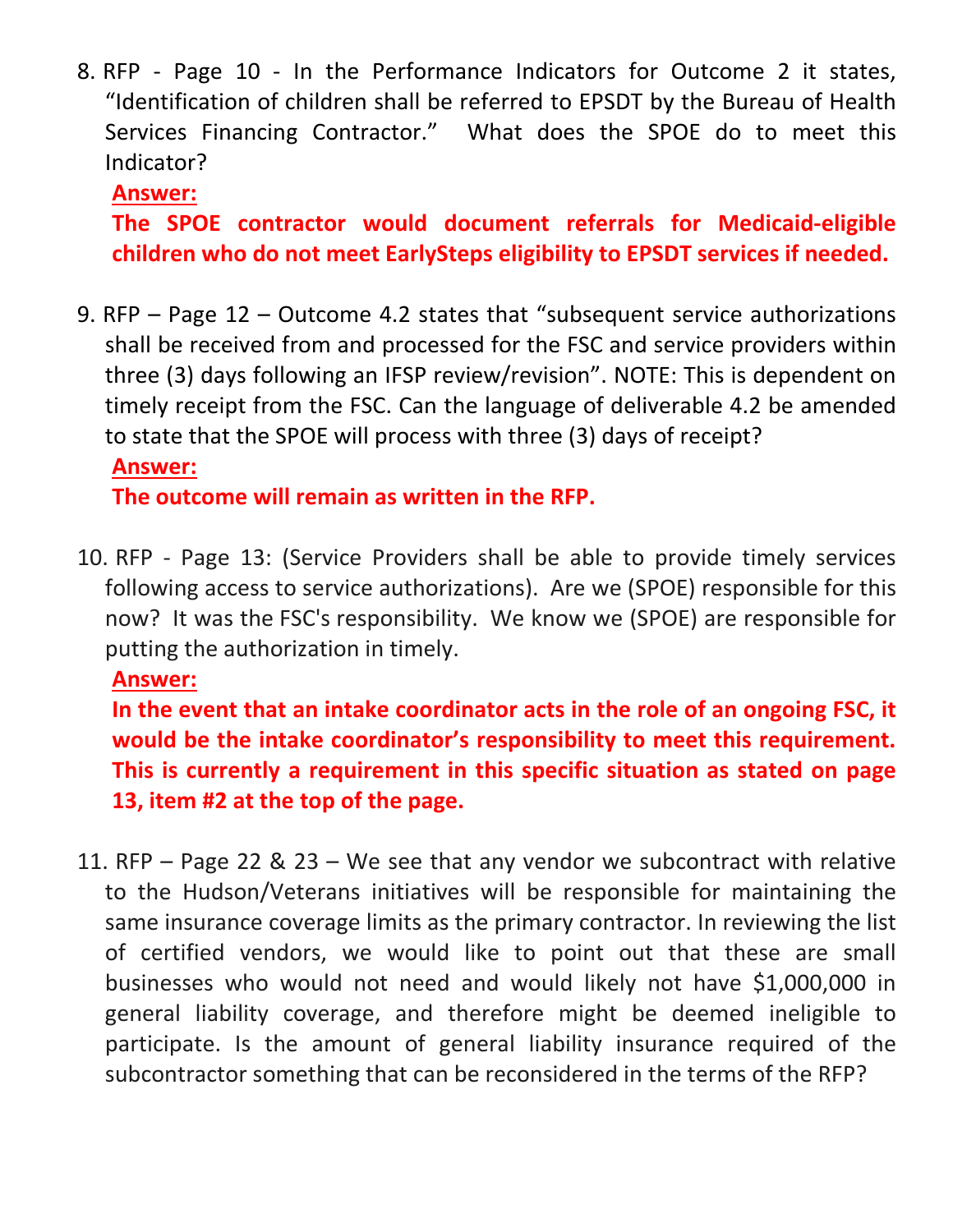**Answer:**

**The requirements for subcontractors' insurance will remain as written in the RFP. However, it should be noted that these requirements can be satisfied by having the subcontractor "protected under the Contractor's own insurance policies". See paragraph 6 on p. 23 of the RFP.**

12. Page 32, Evaluation and Selection - Hudson/Veteran Small Entrepreneurship Program. Are we understanding correctly that partial points will be granted if we are not a certified vendor, but can demonstrate that we will purchase ancillary services (janitorial, computer hardware/software) from a certified vendor?

**Answer:**

**Yes.**

- 13. Page 32 Is an agreement(s) with the Hudson/Veteran Small Entrepreneurship Program parties required to be included in the proposal? **Answer: No. See Attachment 1 in the RFP.**
- 14. Please explain the circumstances requiring an SSAE 16 SOC1 and /or type II audit. (RFP: SPOE 2014-PAGE 40)

## Answer:

This provision has been removed from the RFP. See Addendum #3

- 15. Please clarify the SPOE be required to collect and/or record data on the number of eligibility evaluations completed by the multidisciplinary eligibility team? (RFP:SPOE 2014-Page 10 RE: Performance Indicators) **Answer: Yes**
- 16. When will Module 8 of the Early Steps Training Requirements be available online? (RFP: SPOE 2014-Page 16 Outcome 7.1)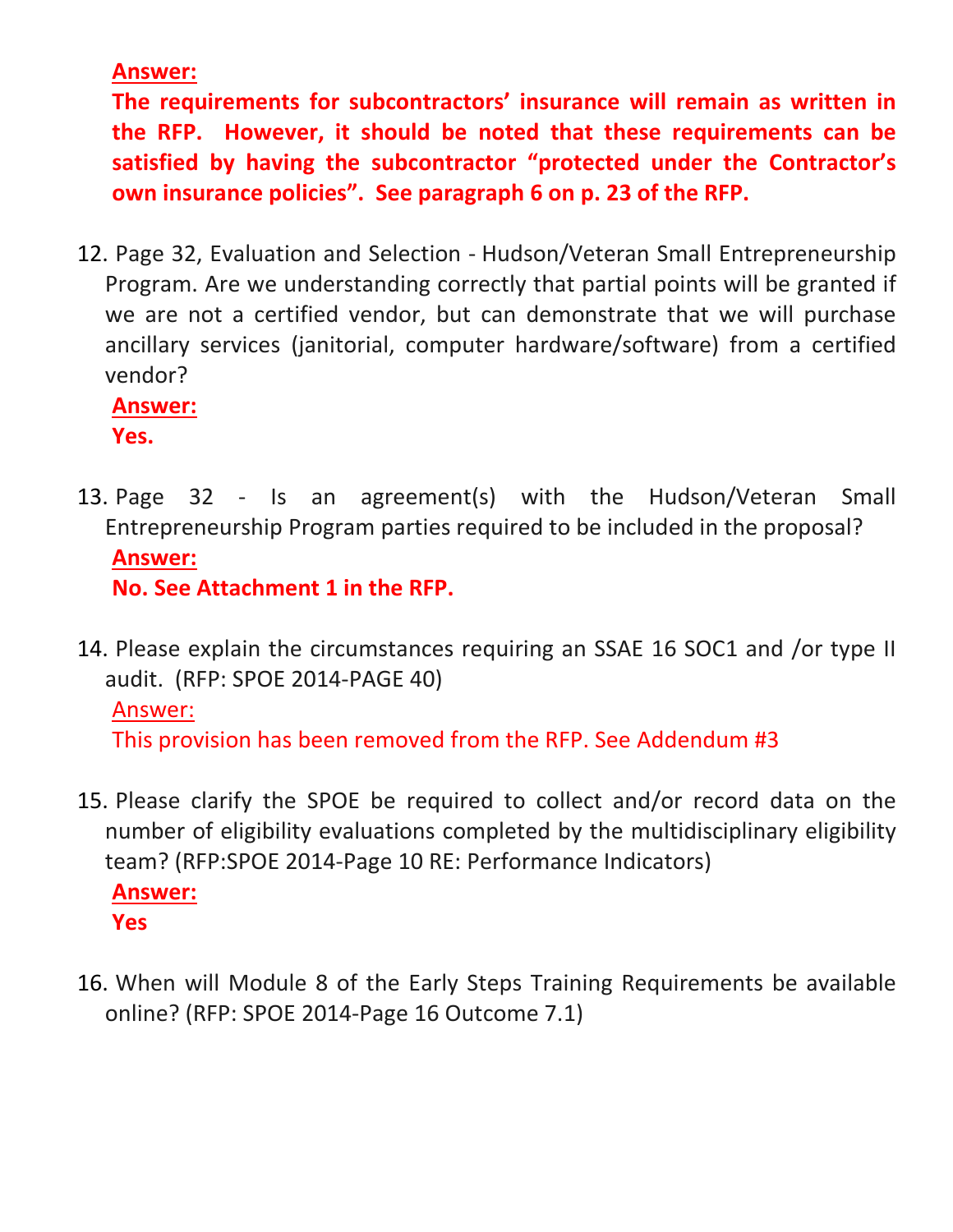**Answer:**

**The online module "Talking to Families about their Rights" is currently posted to the EarlySteps website at [http://www.earlysteps.dhh.louisiana.gov](http://www.earlysteps.dhh.louisiana.gov/) under training modules.** 

17. Could you please provide the current number of Intake Coordinators for each region?

```
Answer:
The numbers below represent the number of full time and part time Intake 
Coordinators in the OCDD regions.
Region 1—3 (FTE)
Region 2—5 (FTE)
Region3—5 (FTE)
Region 4—5.5 (FTE and a part-time)
Region 5—3 (FTE)
Region 6 3 (FTE)
Region 7-5 (FTE)
Region 8—5 (FTE)
Region 9—5 (FTE)
```
- **Region 10—4 (FTE)** 18. What is the maximum number a cases each intake coordinator can carry at
	- any given time?

**Answer:**

**According to Chapter 4 of the EarlySteps Practice Manual which can be found at [http://www.earlysteps.dhh.louisiana.gov](http://www.earlysteps.dhh.louisiana.gov/) the maximum caseload for an Intake Coordinator is 50 referrals per month.** 

19. Can a current Louisiana Support Coordination agency working with Louisiana Earlysteps submit a RFP? **Answer:** Yes.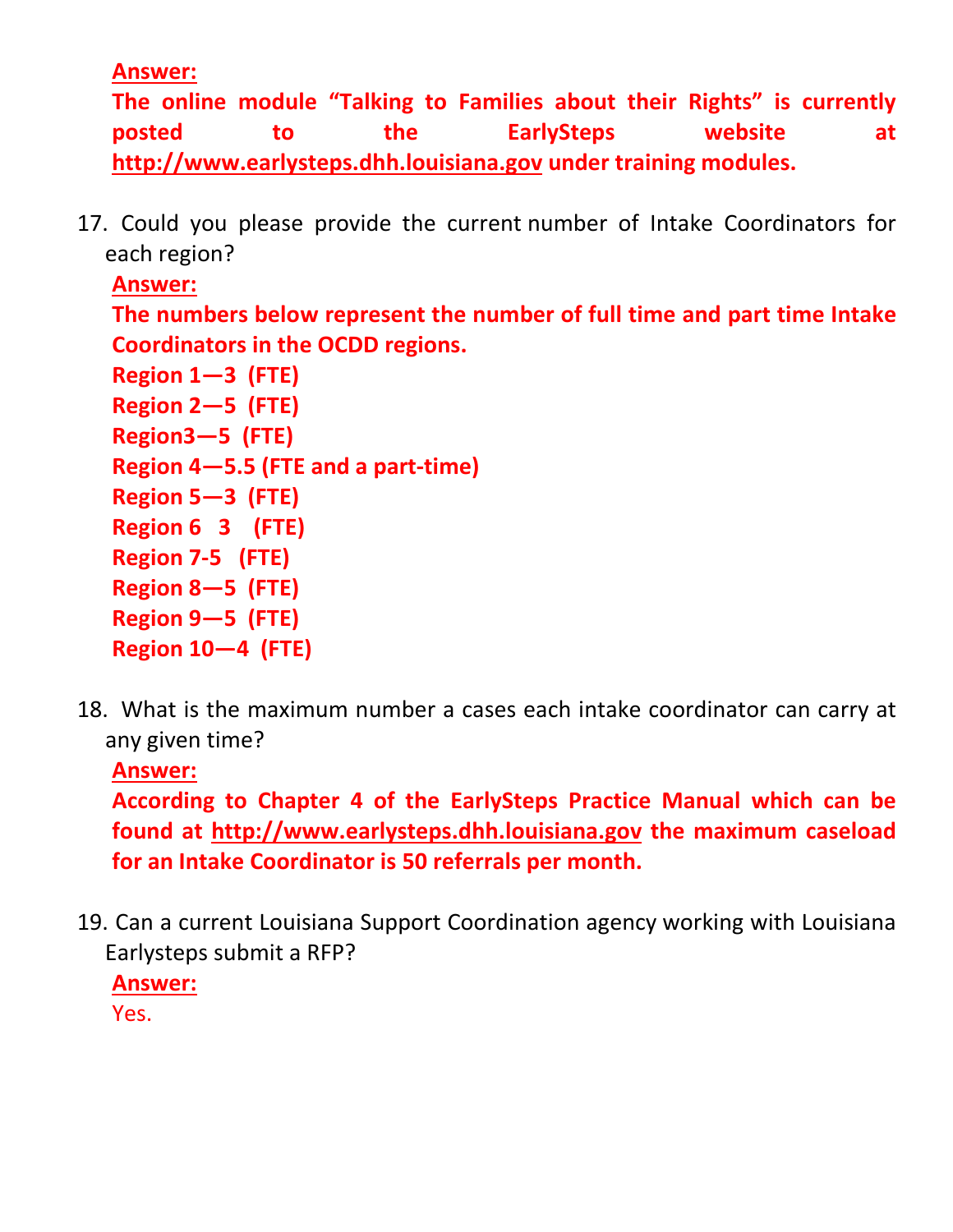20. Are any technologies currently being used facilitate the intake process? (i.e. electronic signatures for documents, paperless record or e-forms management systems etc)

#### **Answer:**

**The current technologies in place do not support these components.**

21. What is the current amount each intake coordinator is paid annually?

**Answer: The current salary amount for an intake coordinator is as follows: Region 1 – \$34,000 Region 2 - \$35,000 – 38,000 Region 3 - \$35,000 - \$38,000 Region 4 - \$23,000 - \$49,000 Region 5 - \$47,000 – 58,000 Region 6 - \$40,000 Region 7 - \$37,000 Region 8 - \$34,000 Region 9 - \$36,000 Region 10 - \$39,000**

22. Are there any internal software programs being used currently to coordinate communications related to cases?

## **Answer:**

**No internal programs are being used to coordinate communications.**

23. How much is currently being spent per region on Travel expenses?

# **Answer:** Region 1 - \$7,100 Region 2 - \$15,000 Region 3 - \$22,600 Region 4 - \$34,000 Region 5 – 13,300 Region 6 - \$15,300 Region 7 - \$25,000 Region 8 - \$28,000 Region 9 - \$22,000